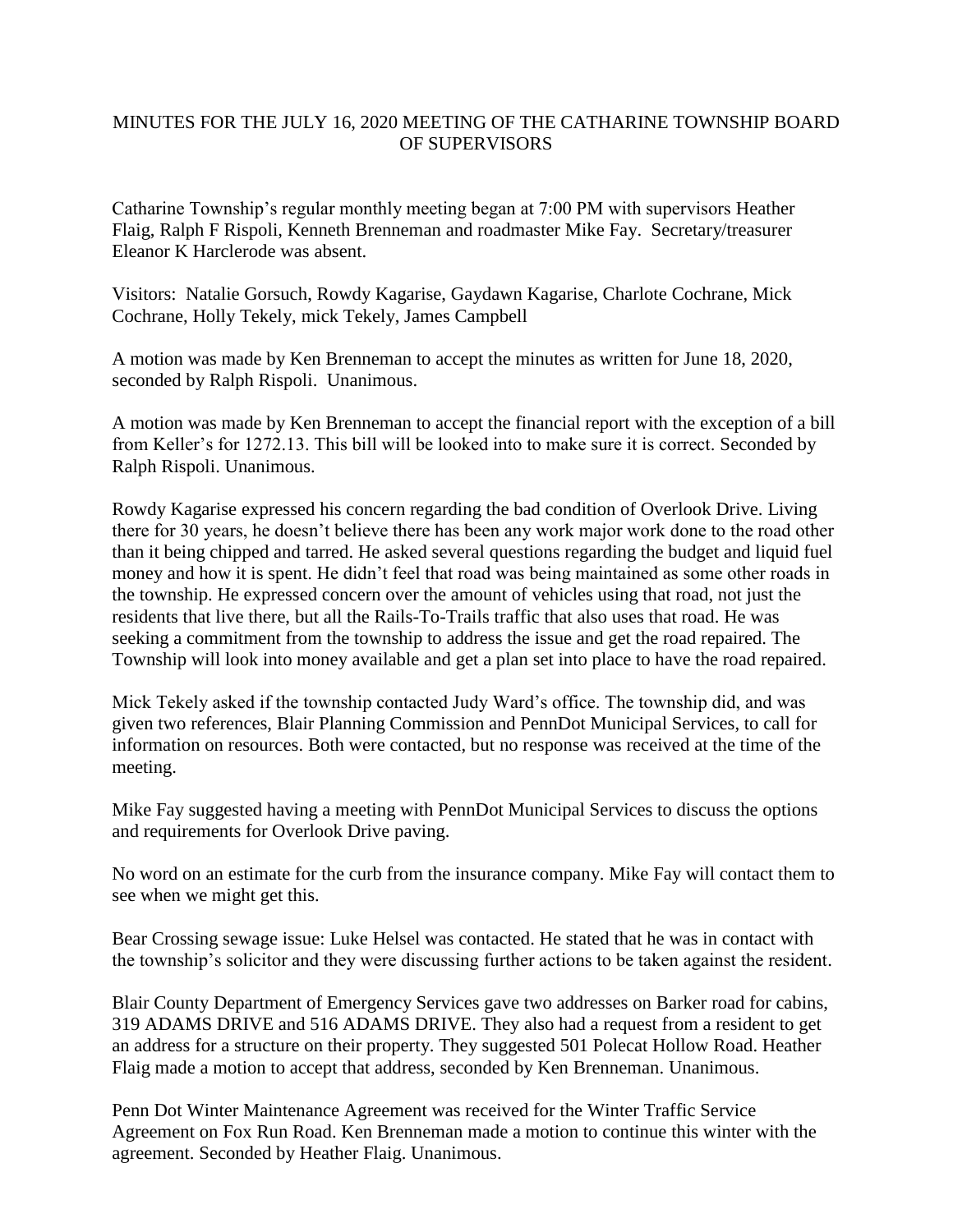The Census Bureau contacted the township letting them know Census takers will be visiting households that have not responded to the 2020 Census starting the week of July 20.

Doug Shultz and Evan Helbey bonds have been released and bills were paid in full.

Required drug and alcohol testing has been set up for the CDL driver for the township.

The township received an electronic copy of the report "Frankstown Branch Juniata River Flood Study, Blair County, Pennsylvania" for anyone's viewing.

Blair County GIS was looking to mapping all of the snow emergency routes. School bus runs, Polecat Hollow Road, Canoe Valley Road, and Cross Valley were listed as emergency snow routes.

## **Supervisors Report**

- 1. Heather Flaig was notified that one of our road workers did not receive his 90 day pay increase. The board voted to have his pay increased and to give back pay for when he should have gotten a raise after 90 days.
- 2. Ken Brenneman was notified of a possible dog attack on a woman on a bike. Details were scarce. The board agreed there should have been a report filed with the State Police. It was unclear if the dog owner was a resident of Catharine Township of if the attack happened on a township or state road.

## **Roadmaster Report**

- 1. JR and Hemlock project- Both projects are completed and completion reports have been sent.
- 2. The loader needs brakes, will get an estimate for this.
- 3. Oil leak in red truck, will get a price to have this fixed.
- 4. Road inspection was conducted by Mike Fay and Heather Flaig.

**JR Drive**: The last pipe on road needs a head wall built on both ends per Blair County Soil Conservation. Stop sign needs moved or trees trimmed back on resident's property.

**Overlook Dr**: Big tree stump needs removed before any road work can be done in that area. An excavator is needed. 75% of cutting the shoulders is done. Tree trimming needs done in various spots. Road itself is in poor condition and needs attention.

**Cross Valley**: South end, cut tree down close to the road. Approximately 2oo yards from Fox Run, needs a cross pipe. Transit lowest spot for best area to put in. Deteriorating spots needs pavement. Over all, road is in need of attention.

**Pheasant Farm Rd** (on Cross Valley): pipe needs replaced

**Polecat Hollow**: Delineator's around turn need straightened. Trees need cut in various